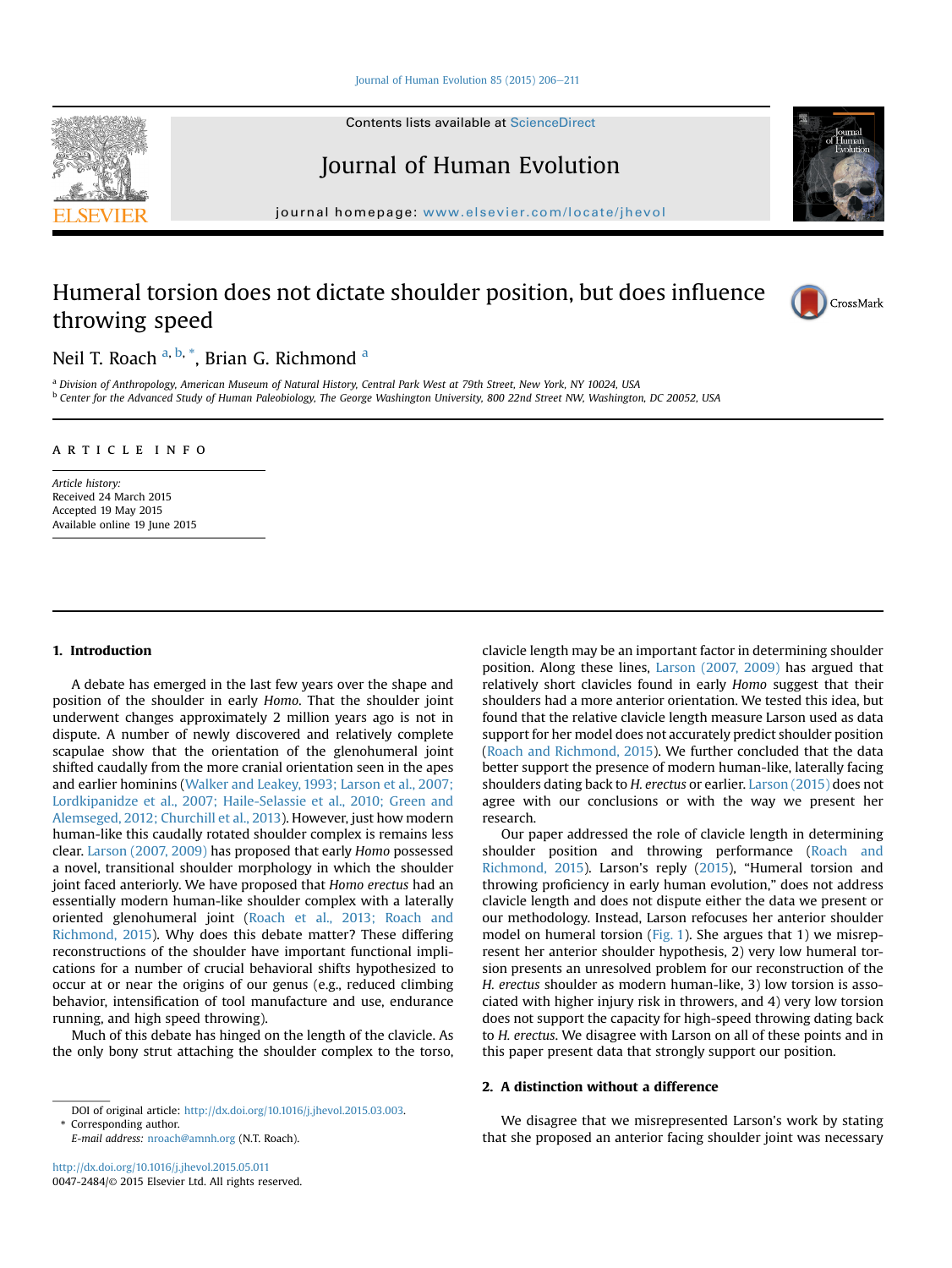<span id="page-1-0"></span>

Figure 1. Humeral torsion. The degree of humeral torsion (in blue) is measured as the difference between the orientation of the humeral head and the distal condyle in the elbow. In the clinical literature, humeral retroversion (in yellow) refers to the same angle measured in the opposing direction. Used with permission from [Roach et al.](#page-5-0) [\(2012\)](#page-5-0). (For interpretation of the references to color in this figure legend, the reader is referred to the web version of this article.)

to overcome deficits in internal rotation at the shoulder due to low humeral torsion [\(Larson, 2015\)](#page-5-0). [Larson \(2015](#page-5-0): 199) states that very low torsion in early hominins "(does not) make sense if they all possessed a human-like scapular position." She further states that "the need for internal humeral rotation with growing dependence on tools" makes low torsion without an anteriorly facing shoulder unlikely [\(Larson, 2015](#page-5-0): 200). The "problem" Larson proposes for combining a laterally oriented shoulder with low humeral torsion is the same in both of our descriptions.

What [Larson \(2007, 2009\)](#page-5-0) has previously argued is that when relatively short clavicles are found in association with a caudally rotated scapula, the result is a shoulder pulled anteriorly around the ribcage. With the glenoid fossae now facing anteriorly, [Larson](#page-5-0) [\(2007, 2009, 2015\)](#page-5-0) argues that low humeral torsion does not provide any impediment to tool use as shoulder rotational range of motion (ROM) easily allows the hands to overlap. Based on this logic, and an observation that clavicle lengths in KNM-WT 15000 and LB1 appear to be short relative to humeral length, [Larson \(2007,](#page-5-0) [2009\)](#page-5-0) proposed the anterior shoulder model for early Homo. Furthermore, she explicitly argued that this anterior shoulder morphology would "negatively (affect) overhand throwing ability" ([Larson, 2007:](#page-5-0) 182). Given that relative clavicle length is both the only data support for the anterior shoulder model and the primary logic behind it, understanding the clavicle is clearly the key to evaluating Larson's hypothesis.

[Larson \(2015\)](#page-5-0) suggests that our summary of her work conflates what anatomical factors are causes and what are effects. We have not proposed any hypotheses about cause and effect. However, Larson does. In her reply to our paper, Larson (2015: 200) defines her anterior shoulder model as "essentially a neutral by-product of other evolutionary changes, and low torsion (as) an accommodation to the resulting more anteriorly facing glenoid fossae." While it is difficult to reconcile this "neutrality" with her statements about tool use [\(Larson, 2007, 2015\)](#page-5-0), here we focus instead on what the evolutionary changes Larson alludes to might be. If this is meant to reference a more caudally rotated glenoid, modern humans living today have caudally rotated glenoids and do not have anteriorly facing shoulders, demonstrating that these features are not necessarily linked. Moreover, if low humeral torsion is simply an accommodation to an anterior shoulder position, then torsion cannot simultaneously be the evolutionary change driving this novel shoulder configuration. Larson's earlier papers [\(2007, 2009\)](#page-5-0) make it clear that the evolutionary change she is alluding to is clavicle length.

Our recent paper shows that reconstructions of the shoulder using relative clavicle length are flawed [\(Roach and Richmond,](#page-5-0) [2015\)](#page-5-0). The claviculohumeral ratio (clavicle length/humeral length\*100) that Larson used to justify her anterior shoulder model failed to account for independent changes in the breadth of the thorax that occur in human evolution. These changes to the ribcage have a significant effect on shoulder position. Furthermore, we show that H. erectus had significantly greater variation in relative clavicle length than previously thought, with the Dmanisi individuals falling squarely in the modern human range ([Jashashvili,](#page-5-0) [2005; Lordkipanidze et al., 2007\)](#page-5-0). We also reported very short clavicles in some of the Daasanach people living today on the eastern side of Lake Turkana ([Roach and Richmond, 2015](#page-5-0)). Importantly, these individuals have no shoulder pathology, suggesting that an anteriorly oriented scapula is not required to accommodate such a short clavicle. [Larson \(2015](#page-5-0): 200) now recognizes that these data "(call) into question" her hypothesis that "a more laterally positioned scapula in early Homo was largely the result of a relatively short clavicle."

## 3. The humeral torsion "problem"

[Larson \(2015\)](#page-5-0) remains unconvinced that an anterior shoulder model is unnecessary and believes there is an unresolved problem with humeral torsion in early Homo. She argues that some amount of shoulder internal rotation must be necessary for manipulation ([Larson, 2015\)](#page-5-0), reinforced by the assumption that Homo must be more dependent on manipulatory abilities than earlier hominins ([Larson, 2007](#page-5-0)). Given that shoulder rotation ROM is tightly linked to humeral torsion (and that low torsion individuals have reduced internal rotation; [Osbahr et al., 2002; Reagan et al., 2002; Chant](#page-5-0) [et al., 2007; Roach et al., 2012\)](#page-5-0), Larson sees the combination of very low torsion in early Homo with a laterally facing shoulder as being at odds with evidence of stone tool use in the genus Homo ([Larson, 2007, 2009, 2015](#page-5-0)). We do not believe such a problem exists.

We agree with Larson that early Homo used tools and also that H. erectus had very low humeral torsion ( $\leq 120^{\circ}$ ). Furthermore, we agree that torsion in H. erectus is significantly lower than in modern humans or even than most baseball players, who generally have lower torsion in their dominant, throwing arm than non-athletes ([Larson, 2015](#page-5-0)). However, Larson's statistical support for lower torsion in H. erectus does not make the point that she aims to make. In Figure. 5 of her reply, [Larson \(2015\)](#page-5-0) shows mean and standard deviation data from a number of studies measuring humeral torsion in baseball players. While early Homo humeri generally have lower torsion, four of the seven studies Larson cites contain individual subjects with humeral torsion less than  $120^{\circ}$  [\(Fig. 2](#page-2-0)). Our own previous work on torsion and ROM, which Larson does not reference, also contains CT measurements of adult, modern human subjects with less than  $120^\circ$  of humeral torsion ([Roach et al., 2012\)](#page-5-0). Some of these baseball players have torsion as low as the H. erectus individuals Larson reports. Furthermore, Larson's arguments about measurement technique do not discredit these low modern human values, as two of the lowest three measurements reported come from the more accurate CT studies [\(Chant et al., 2007; Roach et al.,](#page-4-0) [2012\)](#page-4-0). These very low torsion subjects matter because they show that the low torsion "problem" does not exist ([Fig. 3\)](#page-2-0). These low torsion individuals are not described as having abnormal, anteriorly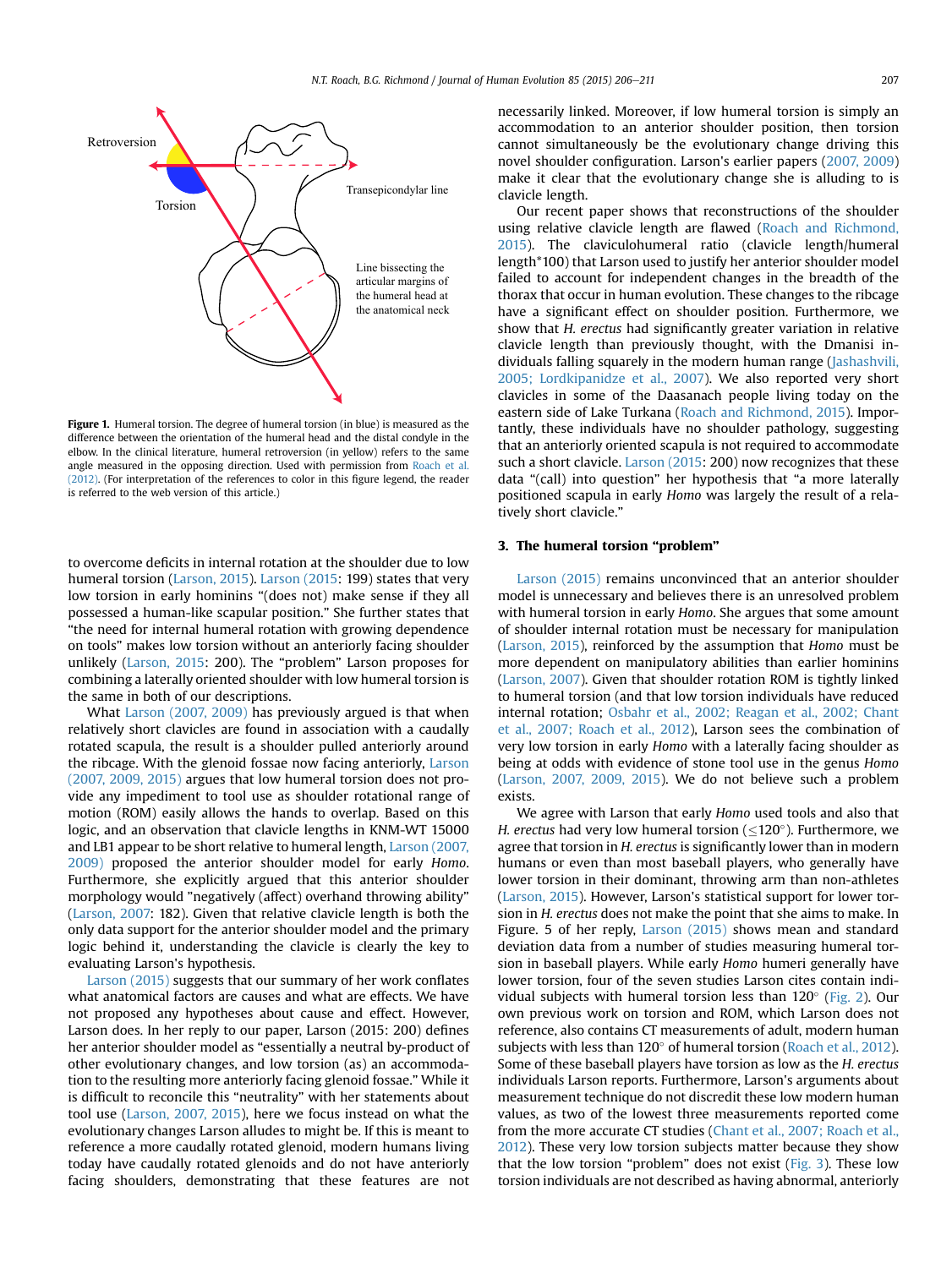<span id="page-2-0"></span>

Figure 2. Some baseball players have torsion values as low as early hominins. These very low torsion modern humans ( $\leq 120^\circ$  -in the yellow box) have normal, laterally facing shoulders and throw well, suggesting that Larson's low torsion "problem" does not exist. Note: the D2680 fossil humerus is a subadult, likely with incomplete torsional development ([Lordkipanidze et al., 2007](#page-5-0)). This figure is modified after [Larson](#page-5-0) [\(2015\)](#page-5-0) with permission from Elsevier. Mean torsion values are shown as diamonds,  $\pm 1$ standard deviation are shown with black whiskers, and minimum range values are shown in red. Numbers in parentheses show sample sizes. Minimum data taken from: <sup>1</sup>[Whiteley et al. \(2006\)](#page-5-0); <sup>2,3</sup>Myers et al. (2009, 2011, pers. comm.; full sample size=750 subjects); <sup>4</sup>[Osbahr et al. \(2002\)](#page-5-0); <sup>5</sup>[Reagan et al. \(2002\)](#page-5-0) <sup>6</sup>[Chant et al. \(2007\)](#page-4-0); <sup>7</sup>[Crockett](#page-4-0) [et al. \(2002\)](#page-4-0); <sup>8</sup>[Pieper \(1998\);](#page-5-0) <sup>9</sup>[Roach et al. \(2012\).](#page-5-0) (For interpretation of the references to color in this figure legend, the reader is referred to the web version of this article.)



Figure 3. Humeral torsion and relative clavicle length. If the degree of humeral torsion is a neutral byproduct of shoulder position as [Larson \(2015\)](#page-5-0) states, then short clavicled individuals would be expected to have lower torsion than long clavicled individuals. This is not the case. Given these data, humeral torsion is likely not related to shoulder position, but rather to underlying genetics and functional demands. Data are taken from: [Roach and Richmond \(2015;](#page-5-0) soft tape clavicular measures of 36 Daasanach males and torsion estimates after [Roach et al., \[2012\]](#page-5-0); Daasanach only regression values $-R^2 = 0.08$ ,  $p = 0.09$ ) and [Roach et al. \(2012;](#page-5-0) 18 computed tomography based clavicular length and humeral torsion measures; CT only regression values $-R^2 < 0.001$ ,  $p = 0.99$ ).

positioned shoulders. They are able to manipulate objects well. Simply, these individuals prove that it is possible to have both very low humeral torsion and a laterally oriented shoulder, and to lead a normal, tool and technology-laden modern human life. Some modern humans do and they are very good throwers.

#### 4. Humeral torsion and injury risk

[Larson \(2015\)](#page-5-0) argues that low torsion is associated with injury in throwing athletes. The evolutionary implication of this argument is that an injury prone morphology is a fitness liability and is therefore unlikely to arise. While the evolutionary ramifications of an injury-prone morphology raise interesting questions, we do not believe it has relevance to the debate here. [Larson \(2015\)](#page-5-0) asserts that we cannot know whether modern, professional baseball players throw more or less frequently than our hominin ancestors. As a point about not being able to know the unknowable, this is fair. However, we question Larson's assumption that throwing prevalence and injury rates of modern baseball players are a good proxy for those in extinct hominins. Data from modern hunter-gatherers shows that most time spent hunting is in fact spent tracking or approaching prey (e.g., [DeVore and Lee, 1968; Lee, 1979; O'Connell](#page-4-0) [et al., 1988; Marlowe, 2010\)](#page-4-0). Actual killing or wounding opportunities are rare and, frequently, singular events. Accordingly, even when considering time for practice, it is very unlikely that our ancestors engaged in throwing any object  $100+$  times in the span of a couple of hours, as modern baseball players routinely do. Given that the single most important predictor of injury in baseball players is the number of pitches they throw in each game ([Lyman](#page-5-0) [et al., 2002; Olsen et al., 2006; Fleisig et al., 2009, 2011\)](#page-5-0), reaching agreement about what assumptions are reasonable for our hominin ancestors is important. We argue that when it comes to throwing frequency, modern baseball players are an extreme case. We propose that the heightened injury rates in throwing athletes result from serious overuse of our throwing abilities, an overuse that was unlikely to have occurred during our evolutionary history [\(Roach,](#page-5-0) [2012; Roach et al., 2013; Roach and Lieberman, 2014](#page-5-0)).

## 5. A clinical digression

Given injury prevalence in modern athletes, we will digress briefly here to discuss Larson's injury assertions. Rotational range of motion (ROM) at the shoulder (i.e., movement around the long axis of the humerus) is highly variable and many studies have shown it is closely linked to humeral torsion ([Pieper, 1998; Crockett et al.,](#page-5-0) [2002; Osbahr et al., 2002; Reagan et al., 2002; Chant et al., 2007;](#page-5-0) [Roach et al., 2012](#page-5-0)). While humeral torsion does not affect the total ROM (i.e., how many degrees the arm can rotate from endpoint to endpoint), it does affect where the endpoints of this rotation are located. Therefore, low torsion individuals will have a ROM arc that is shifted externally, while high torsion individuals will have an ROM arc shifted internally ([Fig. 4\)](#page-3-0). The particular clinical condition [Larson \(2015\)](#page-5-0) highlights is glenohumeral internal rotation deficiency (GIRD; [Burkhart et al., 2003\)](#page-4-0). This is simply a measure of the asymmetry between the throwing and non-throwing arm in the degree of internal rotation. It can also be thought of as a proxy for asymmetry in humeral torsion. [Larson \(2015\)](#page-5-0) cites a number of studies highlighting the relationship between GIRD and throwing injury prevalence and makes the assumption that low humeral torsion in the throwing arm leads to larger asymmetry (i.e., higher GIRD). She thus implies that the very low torsion in early Homo would have left our ancestors injury prone and ineffective throwers.

However, the clinical data do not support Larson's assertion. The initial study measuring GIRD only examined injured athletes and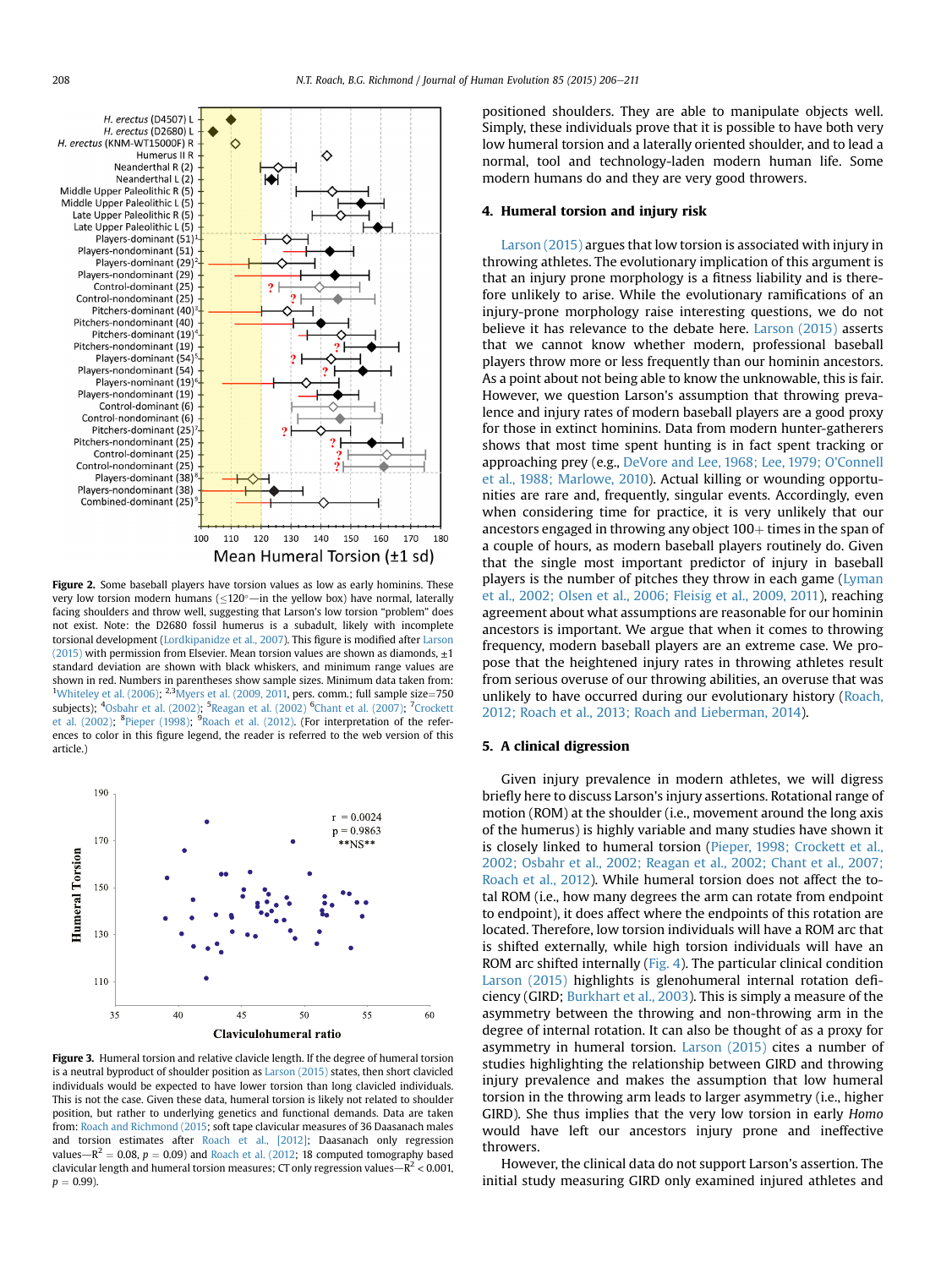<span id="page-3-0"></span>

 $GIRD = 20^{\circ}$ 

Figure 4. Rotational range of motion (ROM) asymmetry at the shoulder. Rotational ROM at the glenohumeral joint is directly related to underlying humeral torsion. Thus, asymmetry in torsion, due to differential loading of the dominant versus nondominant arms during development, can lead to ROM asymmetry. In healthy modern humans, this asymmetry affects the position of the endpoints of the rotational ROM arc, but not the total ROM. Clinical measurements of asymmetry in internal rotation of the humerus is referred to as glenohumeral internal rotation deficit (GIRD). There is no consensus in the sport medicine literature as to whether GIRD is related to increased injury prevalence.

found that asymmetry in internal rotation was common [\(Burkhart](#page-4-0) [et al., 2003\)](#page-4-0). This is not surprising as asymmetries in both humeral torsion and shoulder rotational ROM are well documented in throwing athletes, injured or otherwise [\(Pieper, 1998; Crockett](#page-5-0) [et al., 2002; Osbahr et al., 2002; Reagan et al., 2002; Chant et al.,](#page-5-0) [2007\)](#page-5-0). Some follow-up studies suggest that injured athletes may have increased GIRD/increased torsional asymmetry compared to their uninjured teammates ([Dines et al., 2009; Shanley et al., 2011a;](#page-5-0) [Wilk et al., 2011\)](#page-5-0). These studies provide support for Larson's position that higher asymmetry, and the low torsion that may cause it, are linked to injury. However, the study [Larson \(2015\)](#page-5-0) cites to illustrate a statistically increased injury risk does not separate pitchers from other players ([Shanley et al., 2011a](#page-5-0)). This is important because the same dataset shows that pitchers are five times more likely to suffer a shoulder injury than players at any other position ([Shanley et al., 2011b\)](#page-5-0). Given that pitchers are also likely to have the highest levels of torsional asymmetry, it is difficult to assess whether the increased injury risk is related to GIRD or is simply correlated with what position these athletes played. Further, larger studies using only pitchers suggest that it is not the loss of internal rotation that is associated with injury, but rather a reduction in the total ROM at the shoulder [\(Dines et al., 2009; Garrison et al., 2012;](#page-5-0) [Wilk et al., 2014\)](#page-5-0). Given that variation in torsion is not linked to total ROM deficits, injury risk is more likely to be related to soft tissue differences and not to torsion ([Wilk et al., 2014](#page-5-0)). This link between soft tissue and injury is confirmed by many studies (e.g., [Miyashita et al., 2008; Niederbracht et al., 2008; Stickley et al.,](#page-5-0) [2008; Kibler et al., 2013; Tonin et al., 2013\)](#page-5-0). Interestingly, the one well-controlled study that does document increased injury prevalence in low torsion individuals notes that these injuries occur at the elbow and not the shoulder [\(Myers et al., 2011\)](#page-5-0). This is consistent with increased elastic energy storage in low torsion individuals resulting in higher valgus torques at the elbow ([Roach](#page-5-0) [et al., 2013; Roach and Lieberman, 2014](#page-5-0)). However, recent studies highlight that it is in fact the higher torsion in the non-throwing arm that is driving the statistical association with injury ([Whiteley et al., 2010\)](#page-5-0), again calling into question the role of torsion in throwing injury prevalence. In the light of these data, it is very difficult to link injury prevalence to low torsion. Larson's attempt to use this link to circuitously undermine throwing as a potential explanation for very low torsion in early Homo does not hold.

#### 6. Humeral torsion and throwing performance

[Larson \(2015](#page-5-0): 204) states that very low humeral torsion does not support the capacity for high-speed throwing in H. erectus, noting that "even if low humeral torsion is good (in this regard), it doesn't necessarily mean that even lower torsion is better." We disagree. Many studies have shown that torsion levels are lower in the dominant, throwing arm [\(Pieper, 1998; Crockett et al., 2002; Osbahr](#page-5-0) [et al., 2002; Reagan et al., 2002; Whiteley et al., 2006; Rhodes,](#page-5-0) [2007; Myers et al., 2009, 2011; Roach et al., 2012\)](#page-5-0). Individuals with lower torsion store more elastic energy in the soft tissues of their shoulder and use that stored energy to produce faster throws ([Roach et al., 2013; Roach and Lieberman, 2014](#page-5-0); Fig. 5). This is especially true of the lowest torsion individuals (who fall within the H. erectus range), who store the most elastic energy and produce the fastest throws. Thus, the link between low torsion, including very low torsion, and throwing performance is theoretically sound and well supported.

We do not hypothesize that the capacity to produce high-speed throws rests on humeral torsion alone. We have proposed, and functionally tested, three critical aspects of upper body anatomy that enable high-speed throwing behavior to occur (i.e., a mobile waist, caudally rotated scapula, and low humeral torsion; [Roach,](#page-5-0) [2012; Roach et al., 2013; Roach and Lieberman, 2014\)](#page-5-0). According to current fossil data, these features first appear together in H. erectus ([Roach, 2012; Roach et al., 2013\)](#page-5-0). We have been careful to argue that this simply shows that the capacity for high-speed throwing appeared at this time. While we do not claim that low torsion is an adaptation for high-speed throwing, it is logical that the very low torsion in earlier hominins could be co-opted for throwing in Homo. Once the caudal rotation of the glenoid in Homo made elastic energy storage at the shoulder (and thus, high-speed throwing) possible, low humeral torsion could be exapted to improve throwing performance.



Figure 5. Humeral torsion and throwing velocity. Individuals with low humeral torsion store more elastic energy in the ligaments, tendons, and muscles crossing their shoulders. This additional stored energy is used to produce faster throws. Despite the complexity of the throwing motion, this single bony character accounts for approximately 20% of the variance in throwing velocity. Used with permission from [Roach](#page-5-0) [et al. \(2013\).](#page-5-0)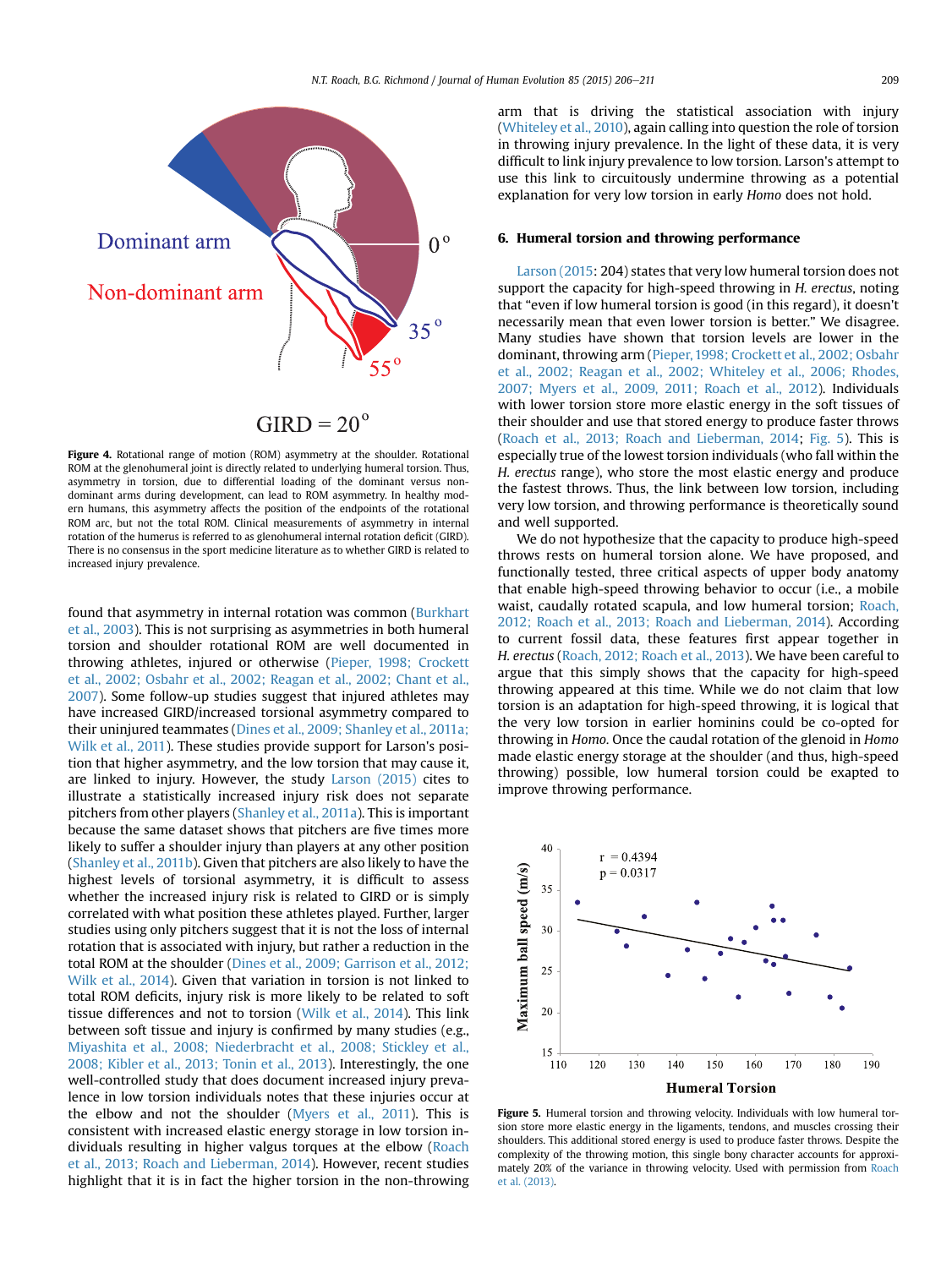#### <span id="page-4-0"></span>7. The evolution of the shoulder

The presence of laterally oriented, modern human-like shoulders in H. erectus remains the most parsimonious reconstruction. We agree with [Larson \(2015\)](#page-5-0) that there may be a lag between when the scapula rotates caudally and when the clavicle fully elongates ([Roach and Richmond, 2015\)](#page-5-0). However, we have proposed that a short clavicle can easily be overcome by sitting slightly higher on the thorax [\(Roach and Richmond, 2015\)](#page-5-0). This would allow the clavicle to extend beyond the smaller diameter superior rib cage and maintain normal, modern human orientation and function. This minor scapular elevation may be reflected in slightly higher superior clavicular curvature in short clavicled individuals [\(Voisin,](#page-5-0) [2006a, b](#page-5-0)). Such increased superior curvature is present in the KNM-WT 15000 clavicles ([Voisin, 2006b\)](#page-5-0). Further fossil finds, as well as anatomical and functional studies of modern humans with short clavicles are needed to test this hypothesis more fully.

Early Homo had very low humeral torsion ([Larson, 2007, 2009\)](#page-5-0). Very low torsion in modern humans does not result in an inability to maintain bimanual overlap or manipulate objects. We have proposed that this is because any impediments to rotational ROM at the shoulder caused by low torsion are easily overcome by scapular mobility (e.g., increased protraction, horizontal flexion). In fact, Larson cites literature supporting our repositioning hypothesis showing that low torsion individuals move their scapulae to alter shoulder ROM as needed, and not permanently as her anterior shoulder model suggests (Borich et al., 2006; Thomas et al., 2010; Kibler et al., 2012). This allows individuals with low humeral torsion to maintain a laterally facing shoulder complex without suffering performance tradeoffs.

We agree with Larson that low humeral torsion in early Homo is interesting in the light of an apparent increase in tool use behaviors. Given that torsional development is thought to be related to an imbalance of muscular forces acting around the shoulder joint ([Krahl, 1947; Cowgill, 2007\)](#page-5-0), we propose that there are two credible alternative explanations for the persistence of low torsion in Homo: 1) early Homo did not engage in behaviors that generated strong internal shoulder rotation forces to modify the humerus (e.g., tool making/use was either infrequent or low intensity), or 2) external rotation forces due to throwing are sufficient to keep any modification of the dominant humerus due to stone tool use in check. While these hypotheses are not mutually exclusive, they do set up differing expectations. If tool use intensity is low, torsion levels should remain low in both arms, as they seemingly do in the australopiths and early Homo ([Larson, 2007, 2009](#page-5-0)). This low torsion in early Homo may have improved throwing performance, but it does not confirm that they were throwing. Instead, it simply suggests that tool use had minimal effects on upper body morphology. However, if another behavior provides the counter forces to offset forces due to knapping, we would expect to see higher torsion develop in the non-throwing arm where manipulatory forces dominate. This asymmetry in humeral torsion characterizes later Homo (Churchill, 1994; Churchill and Formicola, 1997; Larson, 2007, 2009; Churchill and Rhodes, 2009). We believe this indicates both that tool use activities intensify later in human evolution and that high-speed throwing is present and frequent enough to generate sufficiently large external rotation forces to maintain lower torsion in the dominant arm.

We agree with Larson that it is possible that throwing is not solely responsible and that another behavior is generating sufficient external shoulder rotation forces to alter humeral torsion. However, there are currently no credible alternatives. Further studies of the biomechanical underpinnings of many evolutionarily important actions of the upper body are needed (e.g., climbing, knapping, digging, hide scraping). However, none of these behaviors are likely to result in high external rotation forces at the shoulder. Those motions that probably do generate large external shoulder rotation forces (e.g., rowing, arm wrestling) offer amusing alternatives, but lack evolutionary credibility. Given that throwing provides a credible explanation, links large external rotation forces at the shoulder and low humeral torsion ([Roach et al., 2013; Roach](#page-5-0) [and Lieberman, 2014](#page-5-0)), and that direct evidence of throwing behavior does exist in the later archaeological record (e.g., Bratlund, 1991; Thieme, 1997; Boeda et al., 1999; Roberts and Parfitt, 1999; Shea, 2006), it seems unreasonable to dismiss throwing out of hand.

In sum, our reconstruction of the H. erectus shoulder as modern human-like is the best-supported hypothesis. Our study of clavicular proportions in the Daasanach and how such proportions affect throwing performance supports this reconstruction. We have argued that high-speed throwing is an important behavior in human evolution ([Roach, 2012; Roach et al., 2013; Roach and](#page-5-0) [Richmond, 2015\)](#page-5-0). The current fossil and biomechanical data suggest the capacity for high-speed throwing first appears nearly 2 million years ago [\(Roach, 2012; Roach et al., 2013\)](#page-5-0). Therefore, the case for a modern human-like shoulder and throwing performance in H. erectus remains strong and unchanged.

#### Acknowledgments

We thank Sarah Elton, the associate editor and two anonymous reviewers for their helpful comments. We would also like to thank Susan Larson, whose thoughtful critiques have made our work immeasurably better. This work was funded in part by NSF BCS-1128170 and The George Washington University's Office of the Provost.

#### References

- [Boeda, E., Geneste, J.M., Griggo, C., Mercier, N., Muhesen, S., Reyss, J.L., Taha, A.,](http://refhub.elsevier.com/S0047-2484(15)00137-2/sref1) [Valladas, H., 1999. A Levallois point embedded in the vertebra of a wild ass](http://refhub.elsevier.com/S0047-2484(15)00137-2/sref1) [\(Equus africanus\): Hafting, projectiles and Mousterian hunting weapons. An](http://refhub.elsevier.com/S0047-2484(15)00137-2/sref1)tiquity  $73.394 - 402$  $73.394 - 402$ .
- [Borich, M.R., Bright, J.M., Lorello, D.J., Cieminski, C.J., Buisman, T., Ludewig, P.M.,](http://refhub.elsevier.com/S0047-2484(15)00137-2/sref2) [2006. Scapular angular positioning at end range internal rotation in cases of](http://refhub.elsevier.com/S0047-2484(15)00137-2/sref2) glenohumeral internal rotation defi[cit. J. Orthop. Sports. Phys. Ther. 36,](http://refhub.elsevier.com/S0047-2484(15)00137-2/sref2)  $926 - 934.$  $926 - 934.$  $926 - 934.$
- [Bratlund, B., 1991. A study of hunting lesions containing](http://refhub.elsevier.com/S0047-2484(15)00137-2/sref3) flint fragments on reindeer [bones at Stellmoor, Schleswig-Holstein, Germany. In: Barton, N., Roberts, A.J.,](http://refhub.elsevier.com/S0047-2484(15)00137-2/sref3) [Roe, D.A. \(Eds.\), The Late Glacial in north-west Europe: human adaptation and](http://refhub.elsevier.com/S0047-2484(15)00137-2/sref3) [environmental change at the end of the Pleistocene. Alden Press, Oxford,](http://refhub.elsevier.com/S0047-2484(15)00137-2/sref3) [pp. 193](http://refhub.elsevier.com/S0047-2484(15)00137-2/sref3)-[207.](http://refhub.elsevier.com/S0047-2484(15)00137-2/sref3)
- [Burkhart, S.S., Morgan, C.D., Kibler, W.B., 2003. The disabled throwing shoulder:](http://refhub.elsevier.com/S0047-2484(15)00137-2/sref4) [spectrum of pathology Part III: The SICK scapula, scapular dyskinesis, the ki](http://refhub.elsevier.com/S0047-2484(15)00137-2/sref4)[netic chain, and rehabilitation. Arthroscopy 19, 641](http://refhub.elsevier.com/S0047-2484(15)00137-2/sref4)-[661.](http://refhub.elsevier.com/S0047-2484(15)00137-2/sref4)
- Chant, C.B., Litchfield, R., Griffi[n, S., Thain, L.M., 2007. Humeral head retroversion in](http://refhub.elsevier.com/S0047-2484(15)00137-2/sref5) [competitive baseball players and its relationship to glenohumeral rotation](http://refhub.elsevier.com/S0047-2484(15)00137-2/sref5) [range of motion. J. Orthop. Sports Phys. Ther. 37, 514](http://refhub.elsevier.com/S0047-2484(15)00137-2/sref5)–[520](http://refhub.elsevier.com/S0047-2484(15)00137-2/sref5).
- [Churchill, S.E., 1994. Human upper body evolution in the Eurasian Late Pleistocene.](http://refhub.elsevier.com/S0047-2484(15)00137-2/sref6) [Department of Anthropology. University of New Mexico, Albequerque.](http://refhub.elsevier.com/S0047-2484(15)00137-2/sref6)
- [Churchill, S.E., Formicola, V., 1997. A case of marked bilateral asymmetry in the](http://refhub.elsevier.com/S0047-2484(15)00137-2/sref7) [upper limbs of an Upper Paleolithic male from Barma Grande \(Liguria\), Italy. Int.](http://refhub.elsevier.com/S0047-2484(15)00137-2/sref7) [J. Osteoarchaeol. 7, 18](http://refhub.elsevier.com/S0047-2484(15)00137-2/sref7)-[38](http://refhub.elsevier.com/S0047-2484(15)00137-2/sref7).
- [Churchill, S.E., Holliday, T.W., Carlson, K.J., Jashashvili, T., Macias, M.E., Mathews, S.,](http://refhub.elsevier.com/S0047-2484(15)00137-2/sref8) [Sparling, T.L., Schmid, P., de Ruiter, D.J., Berger, L.R., 2013. The upper limb of](http://refhub.elsevier.com/S0047-2484(15)00137-2/sref8) [Australopithecus sediba. Science 340, 1233477.](http://refhub.elsevier.com/S0047-2484(15)00137-2/sref8)
- [Churchill, S.E., Rhodes, J.A., 2009. The evolution of the human capacity for](http://refhub.elsevier.com/S0047-2484(15)00137-2/sref9) "killing at a distance"[: The human fossil evidence for the evolution of projectile weaponry.](http://refhub.elsevier.com/S0047-2484(15)00137-2/sref9) [In: Hublin, J.J., Richards, M.P. \(Eds.\), The evolution of hominin diets: Integrating](http://refhub.elsevier.com/S0047-2484(15)00137-2/sref9) [approaches to the study of Paleolithic subsistence. Springer, New York.](http://refhub.elsevier.com/S0047-2484(15)00137-2/sref9)
- [Cowgill, L.W., 2007. Humeral torsion revisited: a functional and ontogenetic model](http://refhub.elsevier.com/S0047-2484(15)00137-2/sref10) [for populational variation. Am. J. Phys. Anthropol. 134, 472](http://refhub.elsevier.com/S0047-2484(15)00137-2/sref10)-[480](http://refhub.elsevier.com/S0047-2484(15)00137-2/sref10).
- [Crockett, H.C., Gross, L.B., Wilk, K.E., Schwartz, M.L., Reed, J., O'Mara, J., Reilly, M.T.,](http://refhub.elsevier.com/S0047-2484(15)00137-2/sref11) [Dugas, J.R., Meister, K., Lyman, S., Andrews, J.R., 2002. Osseous adaptation and](http://refhub.elsevier.com/S0047-2484(15)00137-2/sref11) [range of motion at the glenohumeral joint in professional baseball pitchers. Am.](http://refhub.elsevier.com/S0047-2484(15)00137-2/sref11) J. Sports. Med. 30,  $20-26$  $20-26$ .
- [DeVore, I., Lee, R.B., 1968. Man the Hunter. Aldine de Gruyter, New York](http://refhub.elsevier.com/S0047-2484(15)00137-2/sref12).